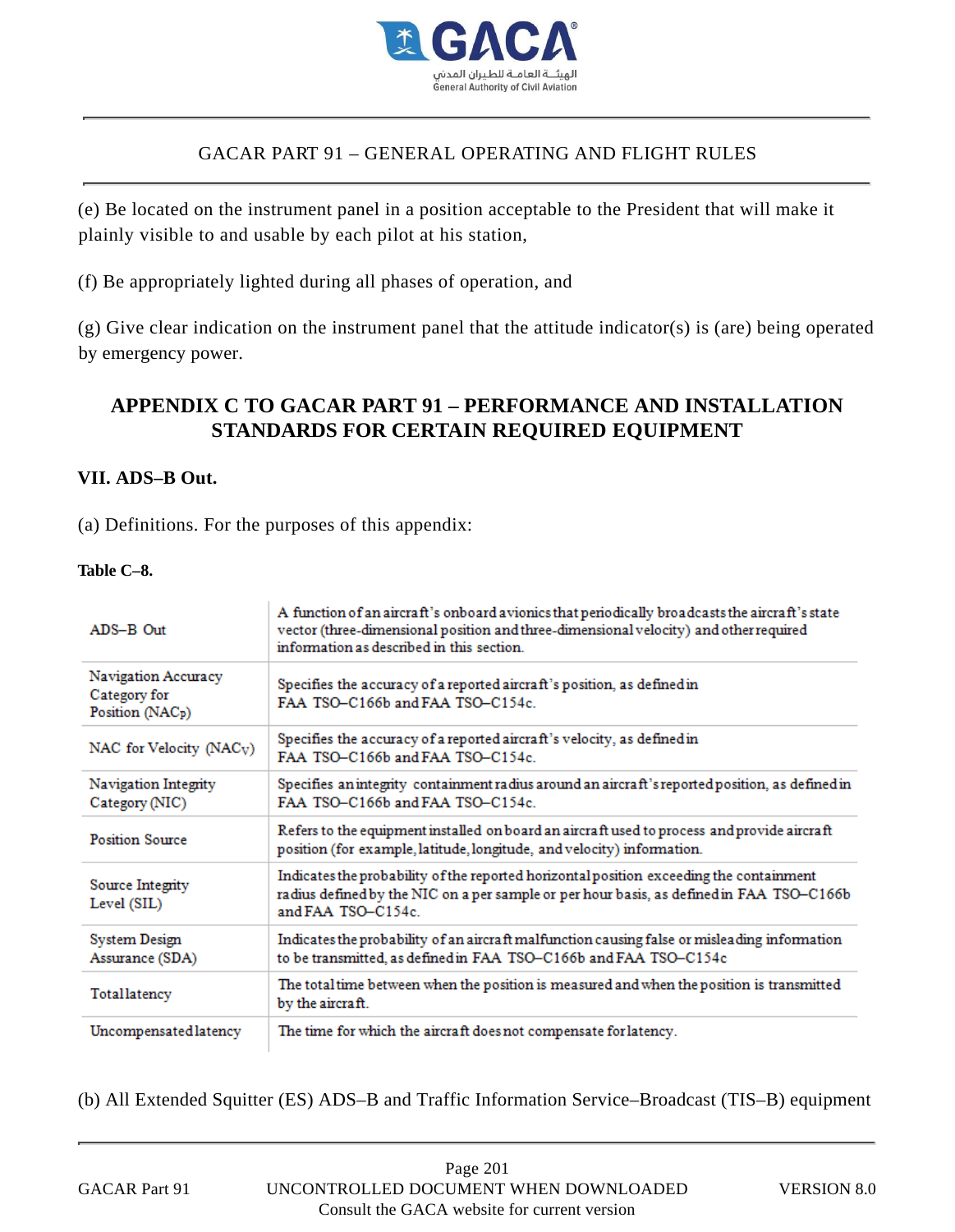

# GACAR PART 91 – GENERAL OPERATING AND FLIGHT RULES

operating on the radio frequency of 1090 MHz must meet the requirements in FAA TSO–C166b and the requirements in paragraphs (c) through (f) of this appendix. After 1 January 2020, the equipment must meet, in addition to paragraphs (c) through (f) of this appendix—

(1) FAA TSO–C166b or

(2) FAA TSO–C154c, Universal Access Transceiver (UAT) ADS–B Equipment Operating on the Frequency of 978 MHz.

## (c) **1 090 MHz ES and UAT broadcast links and power requirements**:

(1) Aircraft operating in Class A airspace must have equipment installed that meets the antenna and power output requirements of Class A1, A1S, A2, A3, B1S, or B1 equipment as defined in FAA TSO–C166b, ES ADS–B and TIS–B Equipment Operating on the Radio Frequency of 1 090 MHz.

(2) Aircraft operating in airspace designated for ADS–B Out, but outside of Class A airspace, must have equipment installed that meets the antenna and output power requirements of either—

(i) Class A1, A1S, A2, A3, B1S, or B1 as defined in FAA TSO–C166b or

(ii) Class A1H, A1S, A2, A3, B1S, or B1 equipment as defined in FAA TSO–C154c, UAT ADS–B Equipment Operating on the Frequency of 978 MHz.

# (d) **ADS–B Out Performance Requirements for NACP, NACV, NIC, SDA, and SIL** —

(1) For aircraft broadcasting ADS–B Out as required under GACAR §§ 91.239(a) and (b)—

- (i) The aircraft's NACP must be less than 92.6 m (0.05 NM),
- (ii) The aircraft's NACV must be less than 10 m/s,
- (iii) The aircraft's NIC must be less than 370.4 m (0.2 NM),
- (iv) The aircraft's SDA must be 2, and
- (v) The aircraft's SIL must be 3.
- (2) Changes in NACP, NACV, SDA, and SIL must be broadcast within 10 seconds.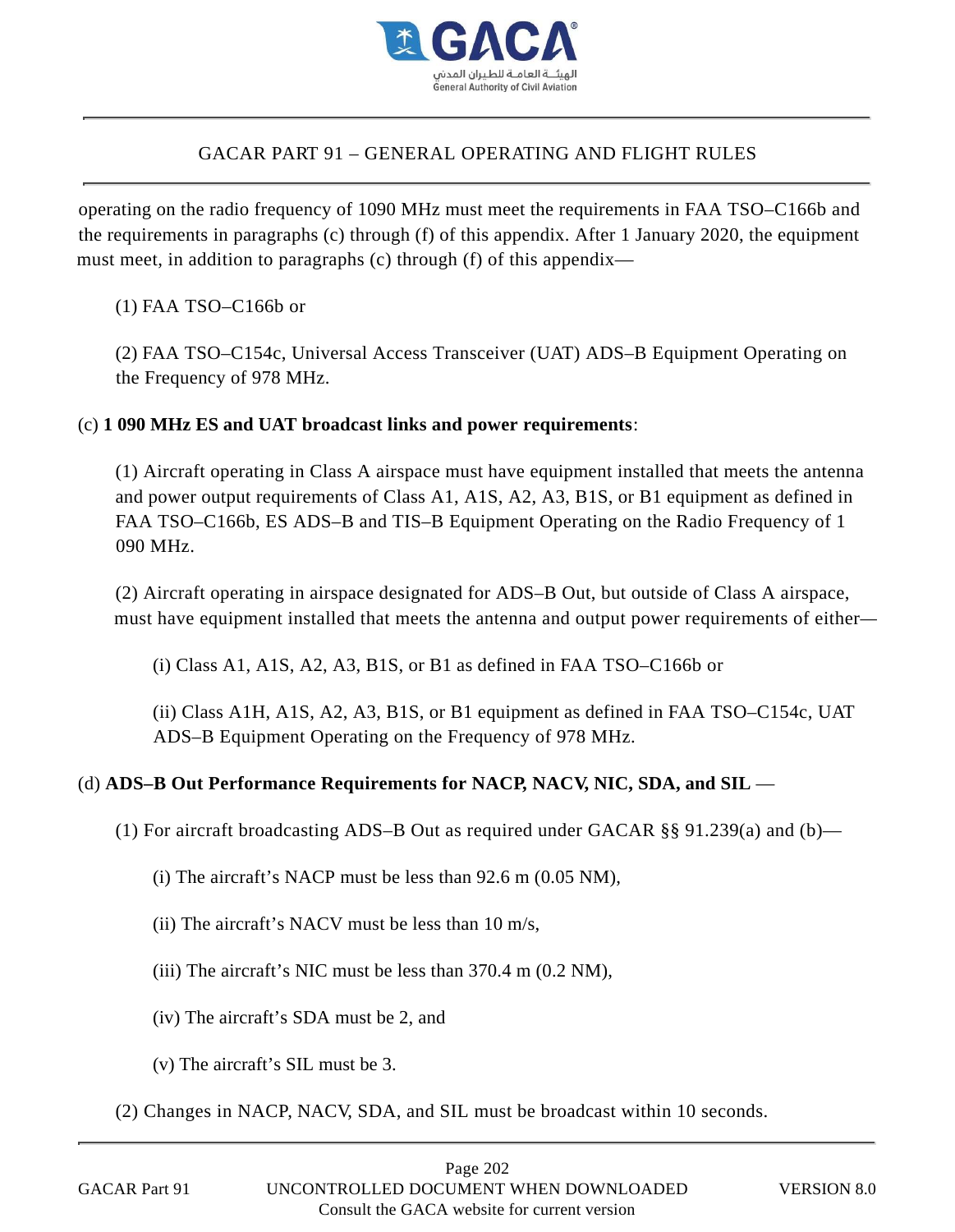

(3) Changes in NIC must be broadcast within 12 seconds.

(e) **Minimum broadcast message element set for ADS–B Out**. Each aircraft must broadcast the following information, as defined in FAA TSO–C166b or FAA TSO–C154c. The pilot must enter information for message elements listed in paragraphs (e)(7) through (10) of this section during the appropriate phase of flight. GACAR PART 91 – GENERAL OPERATING AND FLIGHT RULES<br>(3) Changes in NIC must be broadcast within 12 seconds.<br> **Intimum broadcast nessage element set for ADS–B Out** Each aircraft must browing information, as defined in FAA T

(1) The length and width of the aircraft;

(2) An indication of the aircraft's latitude and longitude;

(3) An indication of the aircraft's barometric pressure altitude;

(4) An indication of the aircraft's velocity;

(5) An indication of whether TCAS II or ACAS is installed and operating in a mode that can generate RA alerts;

(6) If an operable TCAS II or ACAS is installed, an indication of whether an RA is in effect;

(7) An indication of the Mode 3/A transponder code specified by ATC;

(8) An indication of the aircraft's call sign submitted on the flight plan, or the aircraft's registration number, except when the pilot has not filed a flight plan, has not requested ATC services, and is using an FAA TSO–C154c self assigned temporary 24 bit address;

(9) An indication of whether the flight crew has identified an emergency, radio communication failure, or unlawful interference;

(10) An indication of the aircraft's "IDENT" to ATC;

(11) An indication of the aircraft assigned ICAO 24 bit address, except when the pilot has not filed a flight plan, has not requested ATC services, and is using an FAA TSO–C154c self assigned temporary 24 bit address;

(12) An indication of the aircraft's emitter category;